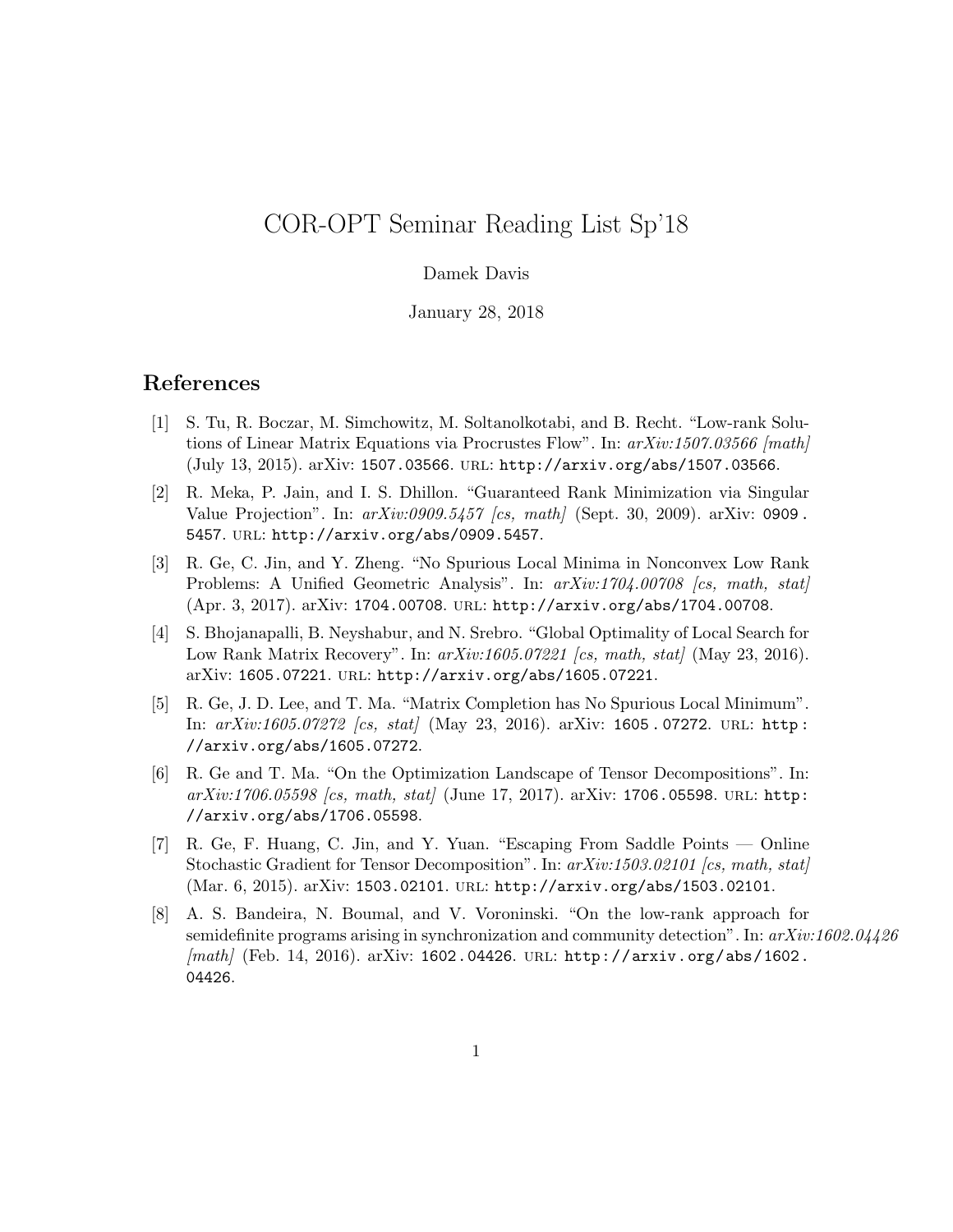- [9] C. Kim, A. S. Bandeira, and M. X. Goemans. "Community Detection in Hypergraphs, Spiked Tensor Models, and Sum-of-Squares". In:  $arXiv:1705.02973$  [cs, math, stat] (May 8, 2017). arXiv: 1705.02973. url: http://arxiv.org/abs/1705.02973.
- [10] E. Abbe. "Community detection and stochastic block models: recent developments". In:  $arXiv:1703.10146$  (cs, math, stat) (Mar. 29, 2017). arXiv: 1703.10146. URL: http://arxiv.org/abs/1703.10146.
- [11] K. Kawaguchi. "Deep Learning without Poor Local Minima". In: arXiv:1605.07110  $\int$ /cs, math, stat $\int$  (May 23, 2016). arXiv: 1605.07110. URL: http://arxiv.org/abs/ 1605.07110.
- [12] M. Hardt and T. Ma. "Identity Matters in Deep Learning". In: arXiv:1611.04231  $[cs, stat]$  (Nov. 13, 2016). arXiv: 1611.04231. URL: http://arxiv.org/abs/1611. 04231.
- [13] M. Hardt, T. Ma, and B. Recht. "Gradient Descent Learns Linear Dynamical Systems". In:  $arXiv:1609.05191$  [cs, math, stat] (Sept. 16, 2016). arXiv: 1609.05191. url: http://arxiv.org/abs/1609.05191.
- [14] A. S. Bandeira, N. Boumal, and A. Singer. "Tightness of the maximum likelihood semidefinite relaxation for angular synchronization". In: Mathematical Programming 163.1 (May 2017), pp. 145–167. issn: 0025-5610, 1436-4646. doi: 10.1007/s10107- 016-1059-6. arXiv: 1411.3272. url: http://arxiv.org/abs/1411.3272.
- [15] A. Bandeira, P. Rigollet, and J. Weed. "Optimal rates of estimation for multireference alignment". In:  $arXiv:1702.08546$  [math, stat] (Feb. 27, 2017). arXiv: 1702. 08546. url: http://arxiv.org/abs/1702.08546.
- [16] D. Boob and G. Lan. "Theoretical properties of the global optimizer of two layer neural network". In:  $arXiv:1710.11241$  [cs] (Oct. 30, 2017).  $arXiv: 1710.11241$ . URL: http://arxiv.org/abs/1710.11241.
- [17] D. Boob and G. Lan. "Theoretical properties of the global optimizer of two layer neural network". In:  $arXiv:1710.11241$  [cs] (Oct. 30, 2017). arXiv: 1710.11241. URL: http://arxiv.org/abs/1710.11241.
- [18] L. Wang and A. Singer. "Exact and Stable Recovery of Rotations for Robust Synchronization". In:  $arXiv:1211.2441$  [cs, math] (Nov. 11, 2012).  $arXiv:$  1211.2441. url: http://arxiv.org/abs/1211.2441.
- [19] R. Vershynin. "Estimation in high dimensions: a geometric perspective". In: arXiv:1405.5103  $[math, stat]$  (May 20, 2014). arXiv: 1405.5103. URL: http://arxiv.org/abs/1405. 5103.
- [20] H. Liu, M.-C. Yue, and A. M.-C. So. "On the Estimation Performance and Convergence Rate of the Generalized Power Method for Phase Synchronization". In:  $arXiv:1603.00211$  [math] (Mar. 1, 2016). arXiv: 1603.00211. URL: http://arxiv. org/abs/1603.00211.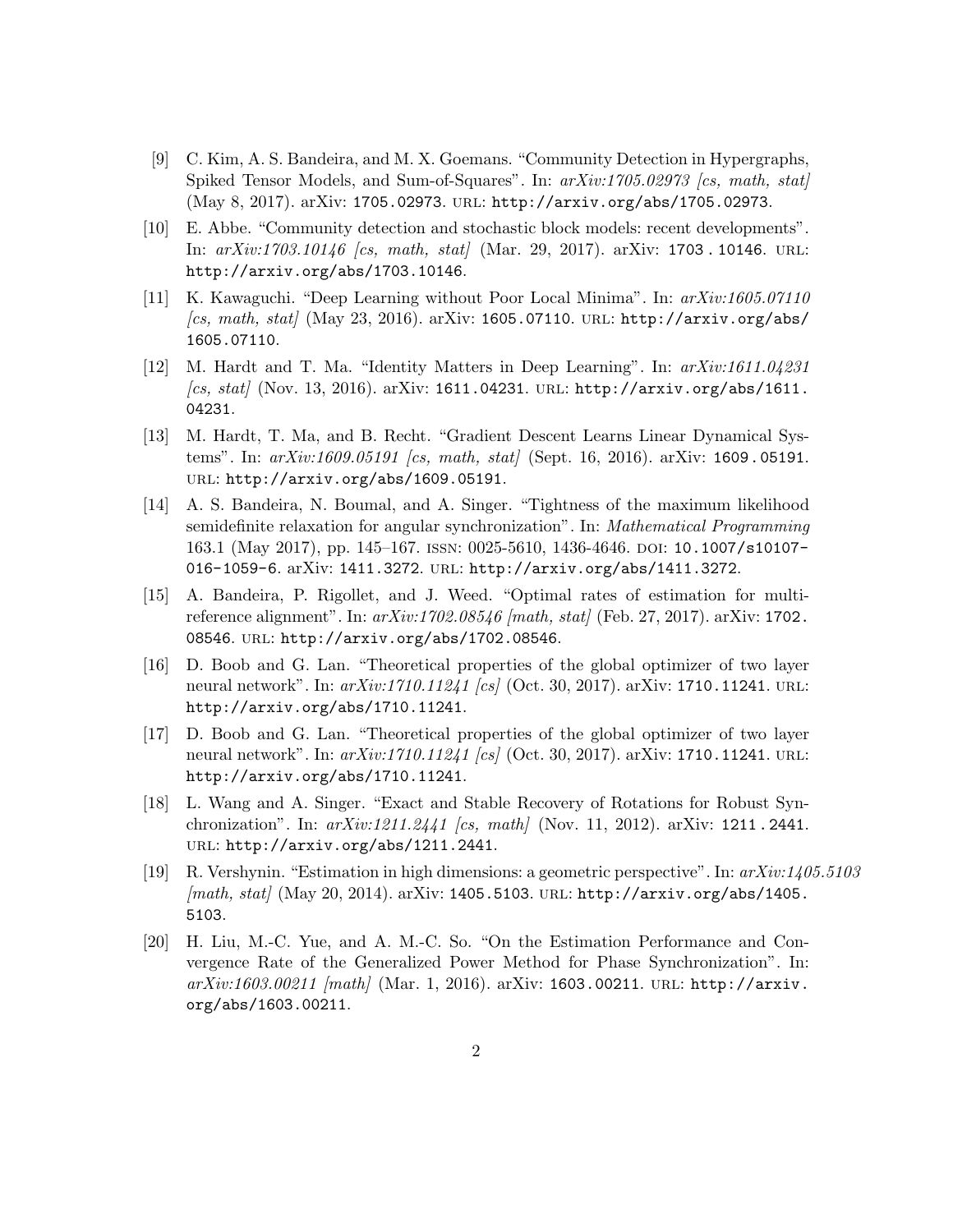- [21] N. Boumal. "Nonconvex phase synchronization". In:  $arXiv:1601.06114$  [math] (Jan. 22, 2016). arXiv: 1601.06114. url: http://arxiv.org/abs/1601.06114.
- [22] Y. Zhong and N. Boumal. "Near-optimal bounds for phase synchronization". In:  $arXiv:1703.06605$  [math] (Mar. 20, 2017). arXiv: 1703.06605. URL: http://arxiv. org/abs/1703.06605.
- [23] V. Roulet, N. Boumal, and A. d'Aspremont. "Computational Complexity versus Statistical Performance on Sparse Recovery Problems". In:  $arXiv:1506.03295$  [math] (June 10, 2015). arXiv: 1506.03295. url: http://arxiv.org/abs/1506.03295.
- [24] M. Simchowitz, A. E. Alaoui, and B. Recht. "On the Gap Between Strict-Saddles and True Convexity: An Omega(log d) Lower Bound for Eigenvector Approximation". In:  $arXiv:1704.04548$  [cs, math, stat] (Apr. 14, 2017). arXiv: 1704.04548. URL: http: //arxiv.org/abs/1704.04548.
- [25] Y. Chen and E. Candes. "The Projected Power Method: An Efficient Algorithm for Joint Alignment from Pairwise Differences". In:  $arXiv:1609.05820$  [cs, math, stat] (Sept. 19, 2016). arXiv: 1609.05820. url: http://arxiv.org/abs/1609.05820.
- [26] P.-L. Loh. "Statistical consistency and asymptotic normality for high-dimensional robust M-estimators". In:  $arXiv:1501.00312$  [cs, math, stat] (Jan. 1, 2015). arXiv: 1501.00312. url: http://arxiv.org/abs/1501.00312.
- [27] G. B. Arous, S. Mei, A. Montanari, and M. Nica. "The landscape of the spiked tensor model". In:  $arXiv:1711.05424$  [math, stat] (Nov. 15, 2017).  $arXiv: 1711.05424$ . URL: http://arxiv.org/abs/1711.05424.
- [28] E. Abbe, L. Massoulie, A. Montanari, A. Sly, and N. Srivastava. "Group Synchronization on Grids". In:  $arXiv:1706.08561$  (cs, math, stat) (June 26, 2017). arXiv: 1706.08561. url: http://arxiv.org/abs/1706.08561.
- [29] S. S. Du, J. D. Lee, Y. Tian, B. Poczos, and A. Singh. "Gradient Descent Learns Onehidden-layer CNN: Don't be Afraid of Spurious Local Minima". In:  $arXiv:1712.00779$  $\int$ /cs, math, stat $\int$  (Dec. 3, 2017). arXiv: 1712.00779. URL: http://arxiv.org/abs/ 1712.00779.
- [30] Q. Qu, Y. Zhang, Y. C. Eldar, and J. Wright. "Convolutional Phase Retrieval via Gradient Descent". In:  $arXiv:1712.00716$  [cs, math, stat] (Dec. 3, 2017). arXiv: 1712. 00716. URL: http://arxiv.org/abs/1712.00716.
- [31] J. C. Duchi and F. Ruan. "Solving (most) of a set of quadratic equalities: Composite optimization for robust phase retrieval". In:  $arXiv:1705.02356$  [cs, math, stat] (May 5, 2017). arXiv: 1705.02356. url: http://arxiv.org/abs/1705.02356.
- [32] E. Abbe, J. Fan, K. Wang, and Y. Zhong. "Entrywise Eigenvector Analysis of Random Matrices with Low Expected Rank". In:  $arXiv:1709.09565$  [math, stat] (Sept. 27, 2017). arXiv: 1709.09565. url: http://arxiv.org/abs/1709.09565.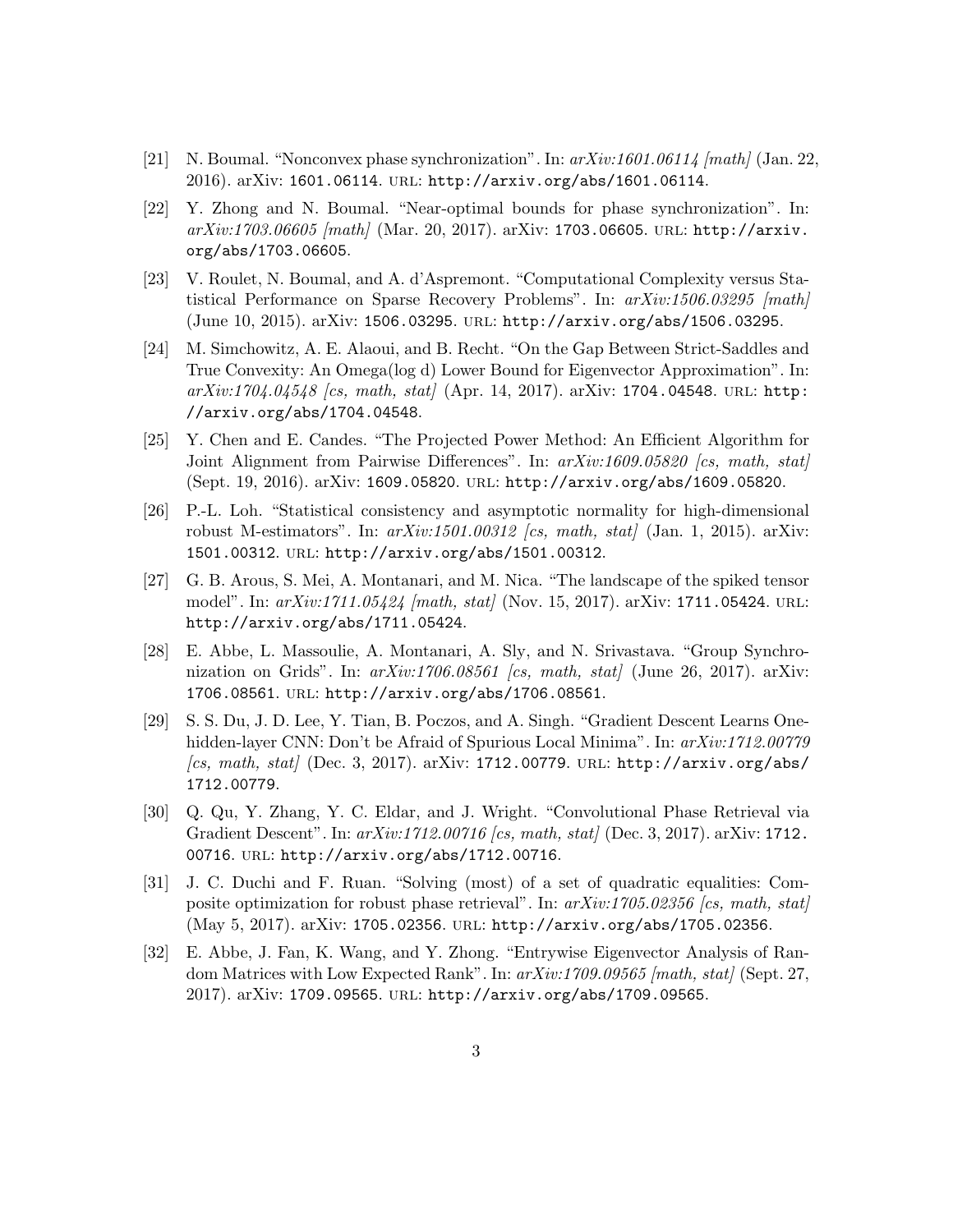- [33] Y. Chen, Y. Chi, and A. Goldsmith. "Exact and Stable Covariance Estimation from Quadratic Sampling via Convex Programming". In: arXiv:1310.0807 [cs, math, stat] (Oct. 2, 2013). arXiv: 1310.0807. url: http://arxiv.org/abs/1310.0807.
- [34] J. Tang, F. Bach, M. Golbabaee, and M. Davies. "Structure-Adaptive, Variance-Reduced, and Accelerated Stochastic Optimization". In:  $arXiv:1712.03156$  [math] (Dec. 8, 2017). arXiv: 1712.03156. url: http://arxiv.org/abs/1712.03156.
- [35] M. Soltanolkotabi. "Structured signal recovery from quadratic measurements: Breaking sample complexity barriers via nonconvex optimization". In: arXiv:1702.06175  $[cs, math, stat]$  (Feb. 20, 2017). arXiv: 1702.06175. URL: http://arxiv.org/abs/ 1702.06175 (visited on 12/30/2017).
- [36] A. Ahmed, B. Recht, and J. Romberg. "Blind Deconvolution using Convex Programming". In:  $arXiv:1211.5608$  [cs, math] (Nov. 21, 2012). arXiv: 1211.5608. URL: http://arxiv.org/abs/1211.5608 (visited on 01/10/2018).
- [37] H. Namkoong and J. C. Duchi. "Variance-based Regularization with Convex Objectives". In: Advances in Neural Information Processing Systems. 2017, pp. 2975– 2984.
- [38] G. Liu, Q. Liu, and X. Yuan. "A New Theory for Matrix Completion". In: Advances in Neural Information Processing Systems. 2017, pp. 785–794.
- [39] N. Chatterji and P. L. Bartlett. "Alternating minimization for dictionary learning with random initialization". In: Advances in Neural Information Processing Systems. 2017, pp. 1994–2003.
- [40] Z. Artstein and R. J.-B. Wets. Consistency of minimizers and the SLLN for stochastic programs. IBM Thomas J. Watson Research Division, 1994.
- [41] S. Goel and A. Klivans. "Eigenvalue decay implies polynomial-time learnability for neural networks". In: Advances in Neural Information Processing Systems. 2017, pp. 2189–2199.
- [42] K. Hayashi and Y. Yoshida. "Fitting Low-Rank Tensors in Constant Time". In: Advances in Neural Information Processing Systems. 2017, pp. 2470–2478.
- [43] C. Ma, K. Wang, Y. Chi, and Y. Chen. "Implicit regularization in nonconvex statistical estimation: Gradient descent converges linearly for phase retrieval, matrix completion and blind deconvolution". In:  $arXiv$  preprint  $arXiv:1711.10467$  (2017).
- [44] V. I. Norkin and R. J.-B. Wets. "Law of small numbers as concentration inequalities for sums of independent random setsand random set valued mappings". In: The Association of Lithuanian Serials, July 3, 2012, pp. 94–99. isbn: 978-609-95241-4- 6. doi: 10 . 5200 / stoprog . 2012 . 17. url: http : / / www . moksloperiodika . lt / STOPROG\_2012/abstract/017.html (visited on 01/17/2018).